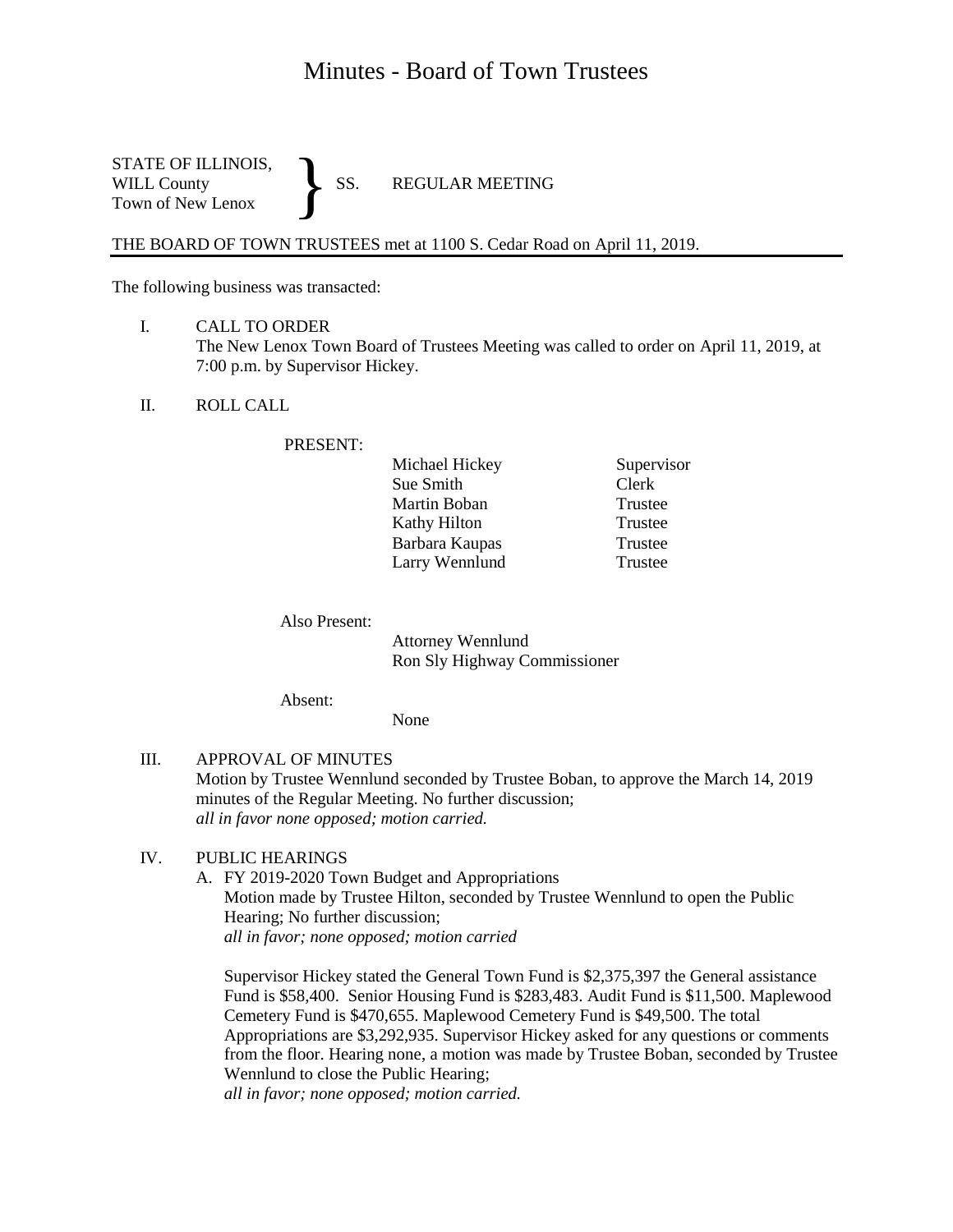B. FY 2019-2020 Road District Budget and Appropriation Motion made by Trustee Kaupas, seconded by Trustee Hilton to open the Public Hearing; No further discussion; *all in favor; none opposed; motion carried*

Supervisor Hickey asked for any questions or comments from the floor. Supervisor Hickey stated the General Road District Fund is \$5,205,200. Insurance Fund is \$56,000. Equipment and Building Fund is \$280,000. Total of \$5,541,200. Supervisor Hickey asked again of there were any questions or comments from the floor.

Motion made Trustee Boban, seconded Trustee Wennlund to Ratify FY 2019-2020 Road District Budget and Appropriations; no further discussion; *on a roll call vote; Trustee Wennlund aye, Trustee Boban aye, Trustee Kaupas aye, Trustee Hilton aye, Supervisor Hickey aye; motion carried.*

Motion made by Trustee Kaupas, seconded by trustee Wennlund to close the Public Hearing. *all in favor; none opposed; motion carried*.

#### V. SPECIAL GUEST/PUBLIC COMMENTS

Supervisor asked if there was anyone in the audience who had comments to make or questions to ask of the Board. There was none.

#### VI. BOARD ISSUES-ACTION ITEMS

A. Transfer of Township Appropriation Resolution #2019-01 (Town)

Motion made Trustee Wennlund, seconded by Trustee Boban to approve the Transfer of Appropriation of Town Funds. No further discussion. *on a roll call vote; Trustee Wennlund aye, Trustee Boban aye, Trustee Kaupas aye, Trustee Hilton aye, Supervisor Hickey aye; motion carried.*

B. Transfer of Township Appropriation Resolution #2019-02 (Senior Housing)

Motion made by Trustee Boban, seconded by Trustee Hilton to approve the Transfer of Appropriation of the Senior Housing Funds. No further discussion. *on a roll call vote; Trustee Wennlund aye, Trustee Boban aye, Trustee Kaupas aye, Trustee Hilton aye, Supervisor Hickey aye; motion carried.*

C. Transfer of Road District Appropriation Resolution #2019-01 (General Road)

Motion made by Trustee Boban, seconded by Trustee Wennlund to approve the Transfer of Appropriation of the General Road Funds. No further discussion. *on a roll call vote; Trustee Wennlund aye, Trustee Boban aye, Trustee Kaupas aye, Trustee Hilton aye, Supervisor Hickey aye; motion carried.*

D. FY 2019-2020 Town Budget and Appropriation Ordinance #2019-01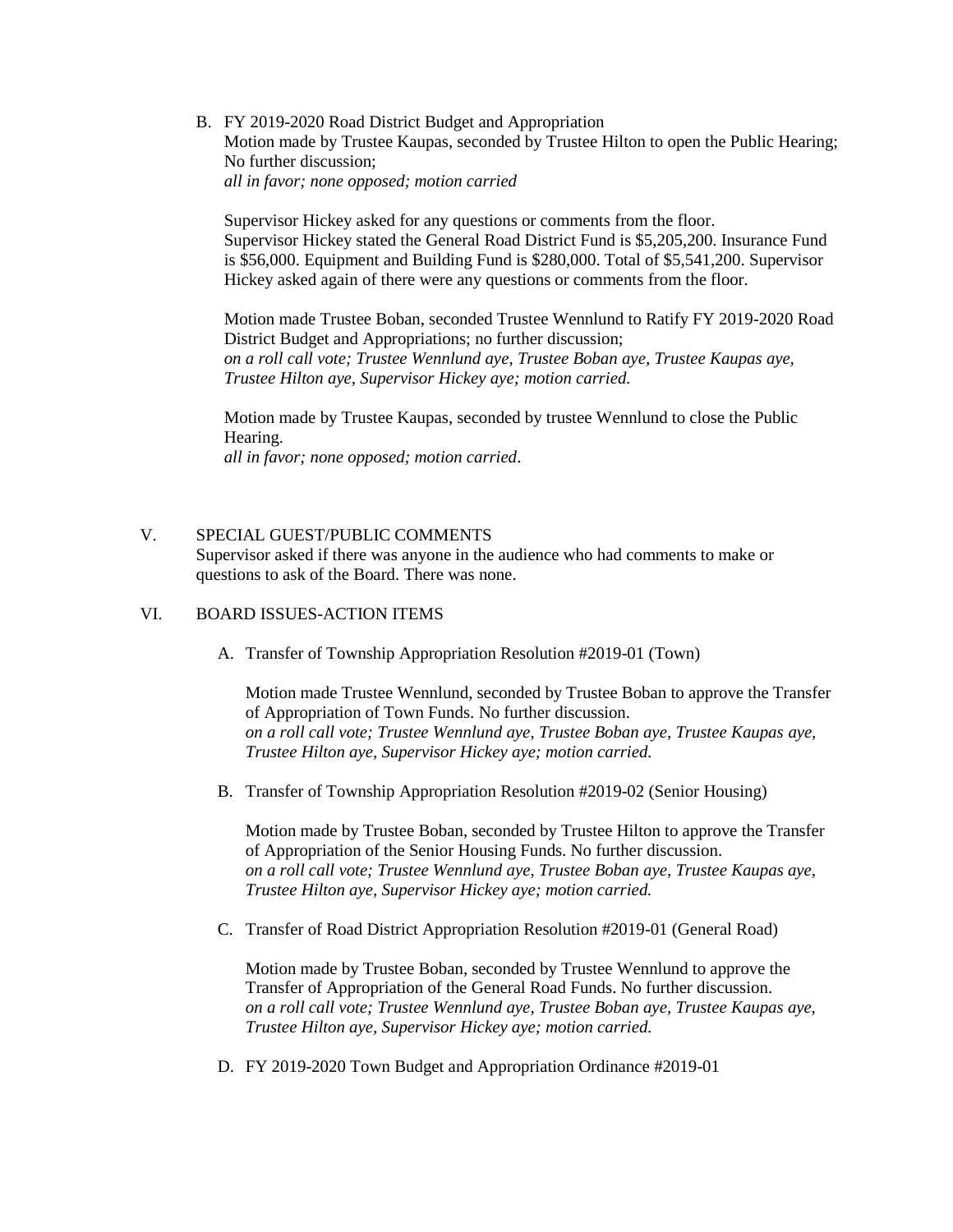Motion made by Trustee Wennlund, seconded by Trustee Kaupas to approve the FY 2019-2020 Town Budget as presented. No further discussion. *on a roll call vote; Trustee Wennlund aye, Trustee Boban aye, Trustee Kaupas aye, Trustee Hilton aye, Supervisor Hickey aye; motion carried.*

E. Approve Senior Housing elevator alarm phone contract

Supervisor Hickey stated the proposal with Schindler is; \$50.00 per unit price and \$20.00 per unit Subscription, for a total of \$70.00 a month per elevator. Plus \$500.00 per elevator to set up and install.

The cost is a little less than we are currently paying, but the issue is; during elevator inspections; the telephone in the elevator would be off. AT&T would come out and fix it, apparently there is an ongoing issue with their box. They have yet to replace the box and it continues to be an issue. If there ever is an emergency, we need the phone to be working. The alarm system would be cellular and operable. Discussion ensued;

Motion made by Trustee Wennlund, seconded by Trustee Boban to accept and authorize the signature of the Supervisor to enter into the agreement. *on a roll call vote; Trustee Wennlund aye, Trustee Boban aye, Trustee Kaupas aye, Trustee Hilton aye, Supervisor Hickey aye; motion carried.*

## VII. REPORTS FROM TOWNSHIP OFFICIALS

A. Supervisor Hickey shared that the Township received a check from TOIRMA our insurance company a rebate of \$13,000. Received a call from the Fire Department, regulations have changed for the elevators and we were not in compliance. The new regulation requires to have an additional

piece of monitoring equipment installed on top of the elevator. They came out and did the work the cost was \$1700.

Signage is in disrepair received a proposal to repair both signs total cost of \$2,945. The signs are thirteen years old.

Annual Town Meeting was well attended, and everything went well. Moderator Ron Whitaker handled the meeting efficiently.

Trustee Kaupas asked about the pond; discussion ensued.

#### Trustee Reports

1. Trustee Boban reported the Electronic Collection continues to go well, with steady use.

May  $4<sup>th</sup>$  is our Annual Recycle Day, preparation is going well. Trustee Boban provided the board with a copy of the "Safe Work Practice" pamphlet which is officially completed, printed and ready for distribution. The Transition Student Program new service; providing apartment door delivery for residents of our Senior Housing Building from the Food Pantry is being very well received.

- 2. Trustee Kaupas, shared that our Facebook page is a place where volunteers can find information about Community Service credit. Trustee Kaupas reported the Food Pantry received a generous donation of \$10,000 from the "Carlton Fisk Foundation".
- 3. Trustee Wennlund reported the News Letter from is being mailed; residents should receive it in plenty of time for Recycle Day.